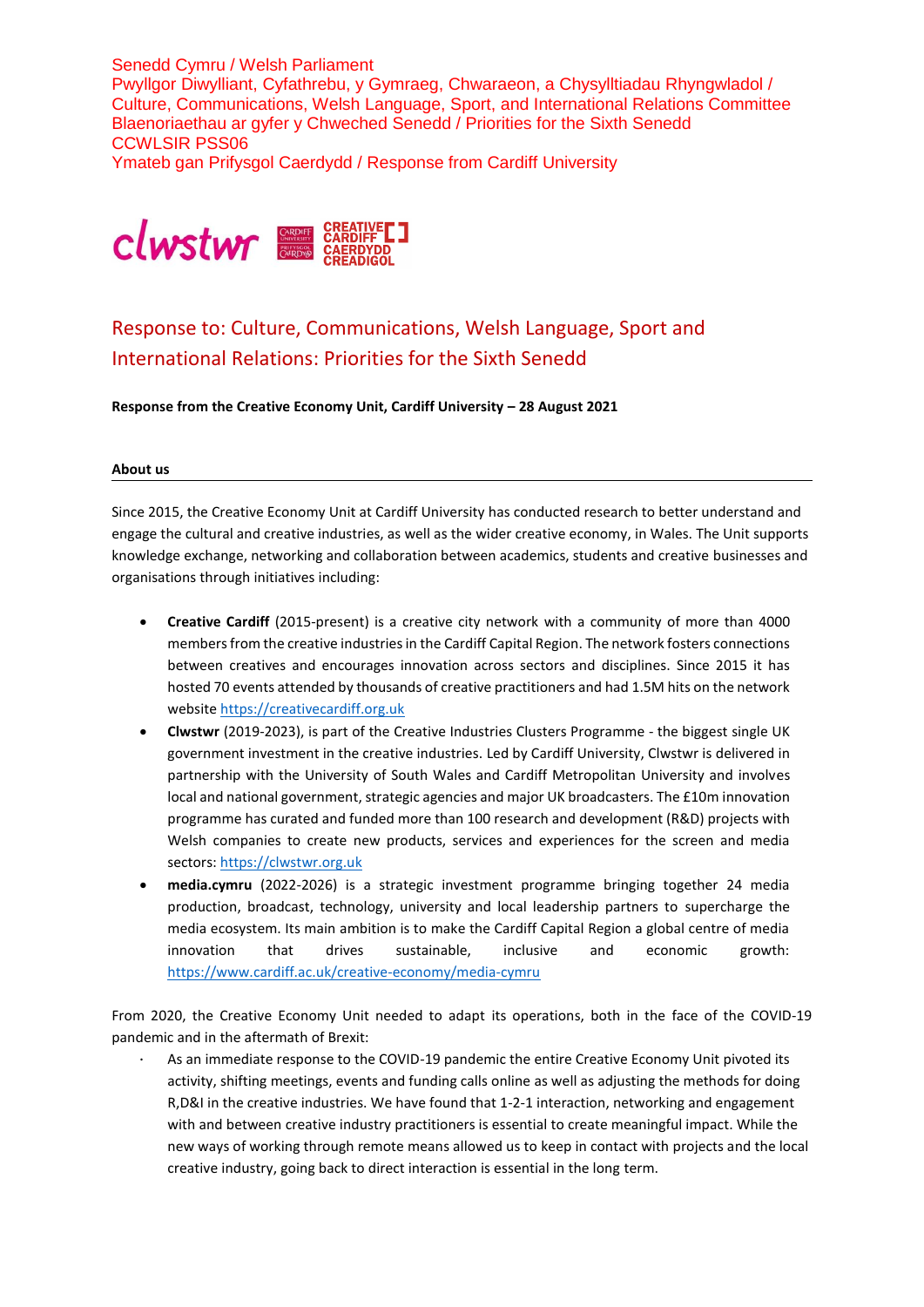Ymateb gan Prifysgol Caerdydd / Response from Cardiff University



· The challenges posed by the pandemic and Brexit has meant that international activity, which is essential for media and creative production, has become much more difficult. By developing strategic partnerships with Media City Bergen<sup>1</sup> and MFG Baden Württemberg<sup>2</sup> which have resulted in wellattended and engaging online events for creative practitioners, and establishing additional partnerships, we hope to counteract the negative impact of the new barriers for international collaboration.

Finally, through our developed networks and engagement activity we have found that the sector needs immediate support to recover from the negative impact of COVID-19 and Brexit. The sector needs immediate support to recover from the negative impact of COVID-19 and Brexit. We have published several research reports in the past two years which analyse in greater detail the situation of the creatives industries in the region in more detail – please see: [https://clwstwr.org.uk/publications.](https://clwstwr.org.uk/publications) The following elaborations are built on the research findings of these reports:

- <sup>o</sup> (R1) Komorowski M, Lewis J, (2020). The COVID-19 self-employment income support scheme: how will it help freelancers in the creative industries in Wales?<sup>3</sup>
- (R2) Komorowski M, Lewis J, (2020). The (potential) impact of Brexit in creative businesses<sup>4</sup>
- (R3) Panneels I, Terras M, Jones C, Helgason I, Komorowski M, (2021). Plugging the data gap: Freelance workers in the creative industries<sup>5</sup>
- o (R4) Hannah F, McElroy R, (2020). Screen Work 2020: Future skills and innovation for the Screen Sector in the Cardiff Capital Region.<sup>6</sup>

**What is the current impact of the COVID-19 pandemic on your sector, and what further support is needed from the Welsh and UK Governments both to mitigate the impact of the pandemic and enable the postpandemic recovery?**

The cultural, media and wider creative industries in Wales are predominantly composed by freelancers ( $R1$ ), with some sectors such as the screen sector being disproportionately (according to [R4](https://clwstwr.org.uk/sites/default/files/2021-01/Screen_Work_2020_Eng.pdf) it is as high as 73.3%) made up of small businesses and freelancers. While financial loss remains one of the biggest pain points for this group, their critical position could be exacerbated in the long run due to a shortage in labour, the lack of a clear upskilling strategy and missing networking opportunities. More specifically our research shows:

- *-* COVID-19 had a profound impact on creative freelancers which is expected to have multiplier effects across the creative industries. For 85% of respondents of one of our Creative Cardiff report, their work has either dried up completely (60%) or decreased sharply (25%) [\(R1\)](https://creativecardiff.org.uk/sites/default/files/Creative%20Cardiff%20study%20on%20COVID-19%20Support%20Scheme%202.4.20.pdf)
- While measures such as the Government's COVID-19 Self-Employment Income Support Scheme were welcomed, many freelancers did not qualify for it due to their legal form, employment records, ineligibility or simply because the funds didn't appropriately cover their needs  $(R1)$

-

<sup>1 &</sup>lt;u><https://clwstwr.org.uk/clwstwr-and-media-city-bergen-announce-new-partnership></u><br>2 https://clwstwr.org.uk/clwstwr-and-mfa-baden-wurttembera-form-partnership-co 2 ttps://clwstwr.org.uk/clwstwr-and-mfg-ba

<sup>3</sup> <https://creativecardiff.org.uk/sites/default/files/Creative%20Cardiff%20study%20on%20COVID-19%20Support%20Scheme%202.4.20.pdf>

<sup>4</sup> [https://clwstwr.org.uk/sites/default/files/2020-07/Clwstwr%20Policy%20Brief%20No%201\\_FINAL.pdf](https://clwstwr.org.uk/sites/default/files/2020-07/Clwstwr%20Policy%20Brief%20No%201_FINAL.pdf) mps://www.pec.ac.uk/blog/plugging-the-data-gap-freelance-and-self-employed-workers-industrial to-in-

 $\frac{6}{10}$  https://2021-01/Screen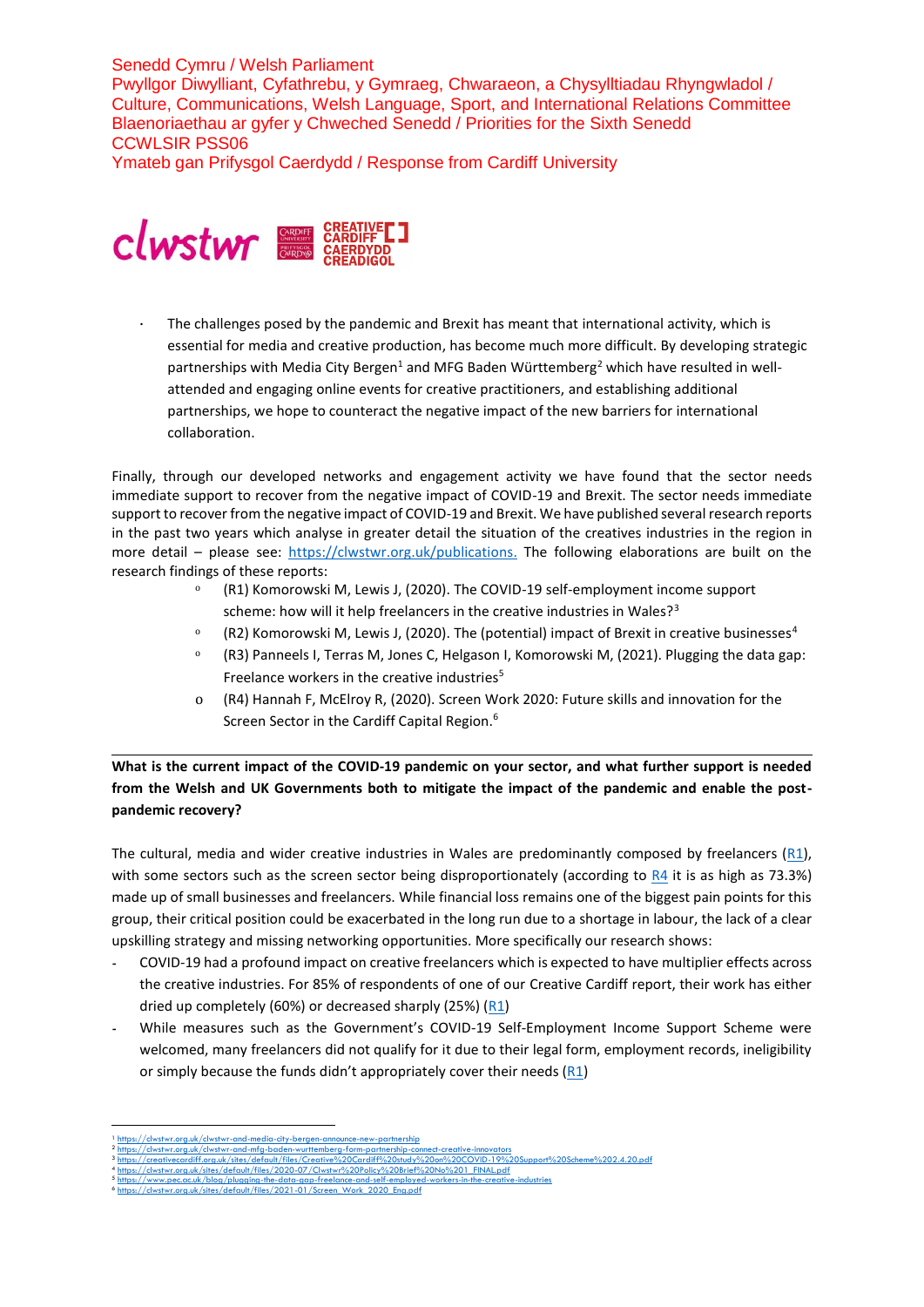Ymateb gan Prifysgol Caerdydd / Response from Cardiff University



- *-* As a result of lockdown, 58% of organisations in the screen industry had to postpone scheduled activity, while 26% of organisations had to cancel scheduled production activity  $(R4)$
- *-* That 22% of all SMEs/micro independents with less than 4 staff in the screen sector had to reduce their work due to parent/carer responsibilities during the pandemic, with women being among the hardest hit [\(R4\)](https://clwstwr.org.uk/sites/default/files/2021-01/Screen_Work_2020_Eng.pdf)
- *-* There is an immediate risk that for firms without specific R&D funding, their competitive edge has already been lost to larger firms, who have the financial resources to support innovation [\(R4\)](https://clwstwr.org.uk/sites/default/files/2021-01/Screen_Work_2020_Eng.pdf)
- *-* COVID-19 has magnified existing inequalities and laid bare the impacts of having a largely freelance sector characterised by high levels of precarity [\(R4\)](https://clwstwr.org.uk/sites/default/files/2021-01/Screen_Work_2020_Eng.pdf)
- *-* There is a significant concern for the health risks involving freelancers with disabilities who are not a negligible minority (in one of our studies they represent 13.2% of respondents)  $(R4)$

Despite the negative effects, some positive impact was registered for the screen/media sector:

- *-* For some sub-sectors such as animation, games and VFX the pandemic led to the acceleration of workflow processes through technology, determining a positive impact on business  $(R4)$
- *-* Almost half (40.6%) of training providers in the sector swiftly pivoted their activity during the first six months of COVID-19, which resulted in better outreach and led to them meeting targets [\(R4\)](https://clwstwr.org.uk/sites/default/files/2021-01/Screen_Work_2020_Eng.pdf)
- *-* The loss of scheduled production enabled some companies to focus more on R&D activities which were not directly tied to commissioned content and thus stimulated innovation in their business  $(R4)$

## **Support needed**

-

- 1. Financial support remains a top priority and more tailored schemes, especially for freelancers, are needed. This could include upgrading current schemes by:
	- factoring in the mix of past PAYE work and freelance income in assessing average income, as well as the time it takes to build up a freelance business.
	- using metrics that include the income dividends of freelance creatives who are Limited Companies.
	- using metrics that include those who have embarked more recently on a freelance career.
	- considering initial upfront payments to help cover assessment delays.
- 2. Tailored support for freelancers should be considered, including the potential of this group being used in any pilot scheme by the Welsh Government for universal basic income.<sup>7</sup>
- 3. Skills development will prove crucial in the forthcoming period, as industry competition intensifies, and cross-disciplinary and soft skills become increasingly in demand. The Welsh Government needs to set a long-term strategy for the sector with an adequate framework and sufficient funding. In order to successfully achieve this, more systematic research into training needs is required. Setting up a Skills

<sup>7</sup> https://www.futuregenerations.wales/news/future-generations-commissioner-calls-for-a-universal-basicincome-pilot-for-creatives/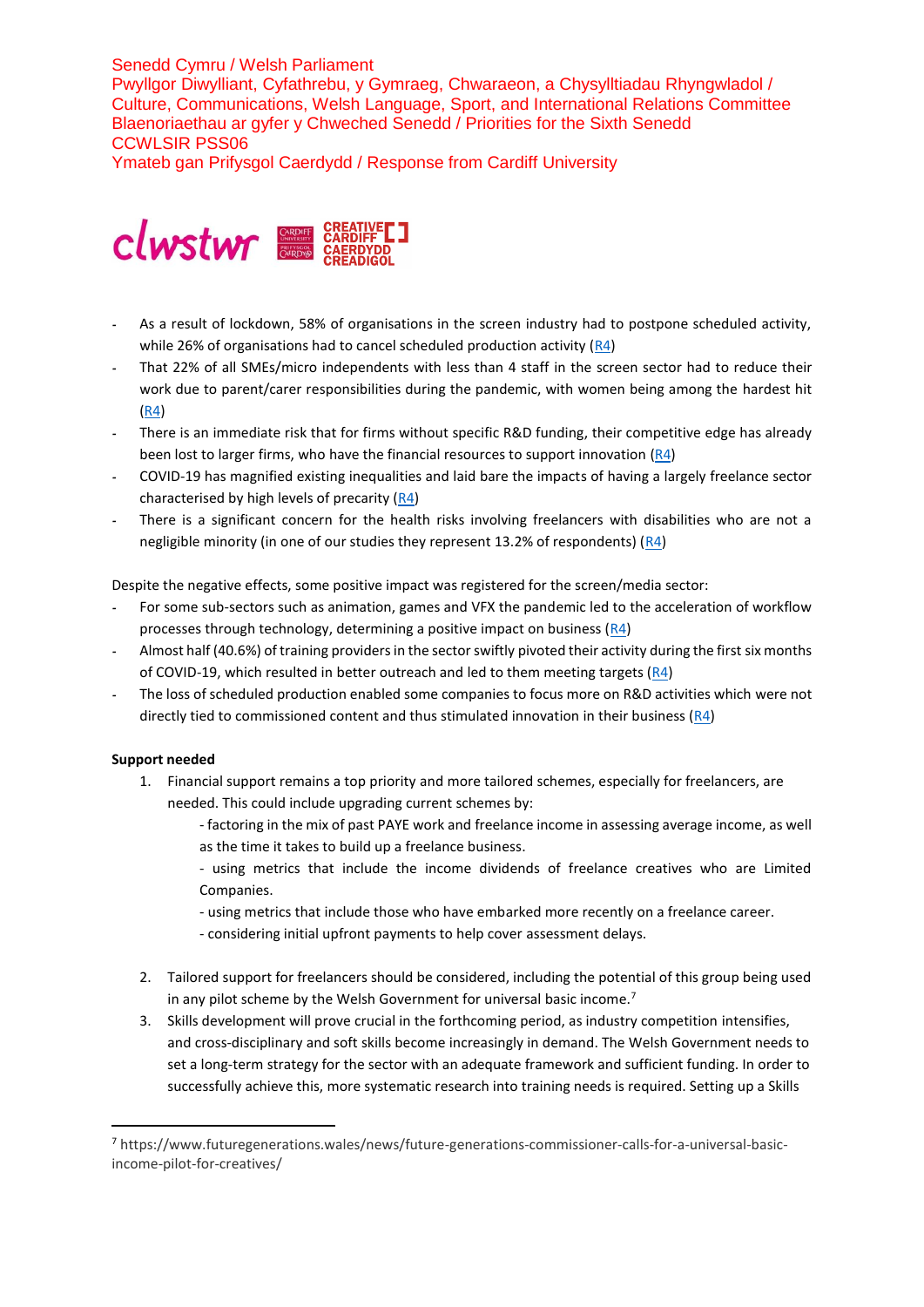Ymateb gan Prifysgol Caerdydd / Response from Cardiff University



-

Observatory<sup>8</sup> with independent research capabilities and secure knowledge of the region could prove strategic for constantly mapping the skill-building needs of the industry's workforce.

- 4. Supporting the sector's internationalisation and innovation capacity is fundamental for its long-term resilience. A more systematic programme of funding schemes prioritising cross-disciplinary and transnational collaboration is needed and should be done in collaboration with other international bodies. These schemes should put R&D activity at the heart of the region's competitiveness and can provide new business opportunities and connections for creative practitioners who have lost a substantial part of their local business activity.
- 5. The development of broadened digital access, knowledge and skills is key to future growth and success. There are currently significant barriers to entry faced by freelancers and smaller SMEs. It is vital to develop knowledge sharing between smaller and larger organisations and upskilling for the sector to provide opportunities for smaller companies to have control over their digital content and receive profit from this activity.

# **How does Brexit and the new UK-EU relationship affect you or your organisation? What support have you received to respond to the changes? What further support, if any, is needed from Welsh and UK Governments?**

While we acknowledge that Brexit is having a profound impact on the creative economy and in particular on the media and screen sector (new regulatory frameworks, loss of funding opportunities, restricted movement of workforce etc), our organisation has been impacted in the following ways:

· Uncertainty and financial burden surrounding internationalisation activities

Planning for international travel and physical business activities is becoming a financial and logistic burden, taking up a disproportionate number of resources and becoming unsustainable in the long run. Our upcoming projects with an important internationalisation component (e.g. media.cymru), we need to plan ahead to avoid bottlenecks. Overly complicated procedures in terms of travel arrangement/legal agreements can seriously impact on our international outreach capacity. Guidelines, best practices and information points to provide tailored support are useful measures to ease the burden surrounding internationalisation. This enforces our recommendation in the [R3](https://www.pec.ac.uk/blog/plugging-the-data-gap-freelance-and-self-employed-workers-in-the-creative-industries) report suggesting the UK Government should keep as close an alignment as possible with the EU to minimize trade barriers and we would welcome the committee's support in pressing for this through any future discussions between the UK and Welsh Governments.

<sup>&</sup>lt;sup>8</sup> Some examples of such observatories (not limited to the creative industries) include: the Digital Skills Observatory of the Institute of Coding [\(https://instituteofcoding.org/about/the-observatory/\)](https://instituteofcoding.org/about/the-observatory/) from the University of Bath, the PwC Skills Observatory in Luxembourg [\(https://www.pwc.lu/en/upskilling/docs/pwc](https://www.pwc.lu/en/upskilling/docs/pwc-skills-observatory.pdf)[skills-observatory.pdf\)](https://www.pwc.lu/en/upskilling/docs/pwc-skills-observatory.pdf) and the European Observatory for cultural heritage skills that will be established by the Charter Alliance [\(https://charter-alliance.eu/results/\)](https://charter-alliance.eu/results/).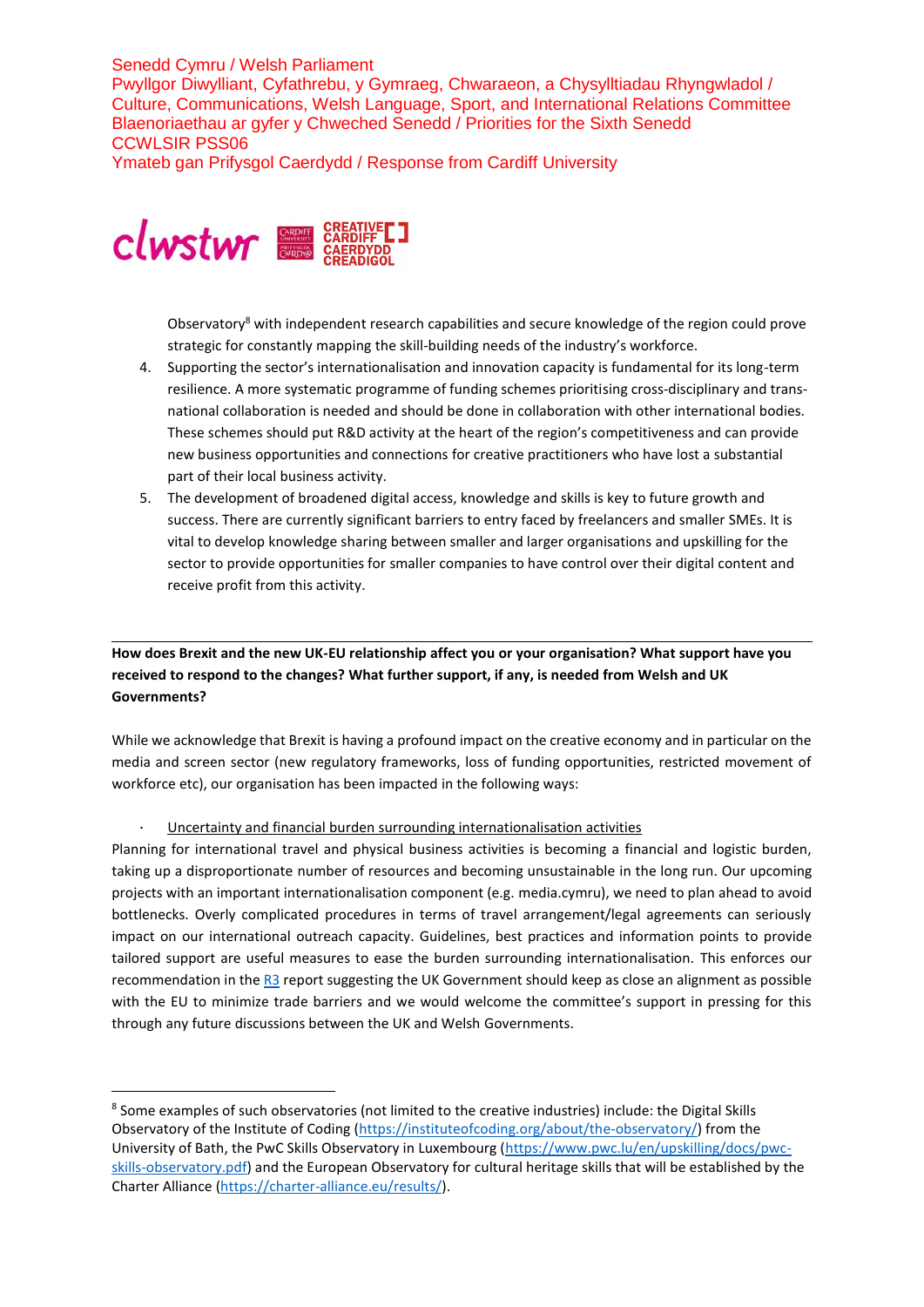Senedd Cymru / Welsh Parliament Pwyllgor Diwylliant, Cyfathrebu, y Gymraeg, Chwaraeon, a Chysylltiadau Rhyngwladol / Culture, Communications, Welsh Language, Sport, and International Relations Committee Blaenoriaethau ar gyfer y Chweched Senedd / Priorities for the Sixth Senedd CCWLSIR PSS06 Ymateb gan Prifysgol Caerdydd / Response from Cardiff University



#### Uncertainty over future funding

While the UK is still an associate member of major funding frameworks such as Horizon, we are concerned about committing as partners in long-term projects. The lack of a long-term commitment from the UK Government to these schemes has created a negative image of UK partners as being unstable and thus not desirable. In addition to a more long-term commitment to these programmes, the UK Government needs to support the reconsolidation of a positive image of UK partners (strong, reliable). National co-funding schemes for UK partners could become an additional incentive for partnering up in the schemes still open to UK partners. This connects further to our R3 policy report recommendation suggesting the UK Government should also try to replace lost sources of EU funding through other schemes and continue to maintain ties with EU programmes that are still open to non-EU participation.

### Extra paperwork and costs related to foreign employees

High levels of bureaucracy and exaggerated costs in processing the necessary paperwork for our foreign remote workers is putting much pressure on HR and finance teams. Continued access to talent and skills is key to maintaining excellent levels in research and the free movement of talent is a prerequisite for this. We urgently need more transparent procedures and leaner/less expensive processes for hiring internationally.

## **What issues should the committee prioritise in planning our work programme for the immediate and longer term?**

The financial stability of the creative community remains a priority in the immediate term. We believe that financial support will prove inefficient if not coupled with specific measures that foster the innovation capacity and increase the resilience of the creative community in Wales. We consider that the following issues should be prioritised by the committee (in order of short to long-term):

- High levels of work precarity and inequality magnified by COVID-19. Considering that a high proportion of freelance workforce are parents or a carers  $(R1)$ , there is an urgent need to establish specific measures that can relieve pressure from these groups (women particularly).
- Gaps in data collection regarding small businesses and freelancers. There is a lack of available data on the self-employed and freelance workforce in the creative and cultural sectors  $(R3)$ . A multi-layered approach that looks contemporaneously at data collection systems (SIC/SOC), data standardization and collective/dynamic mapping activities is needed in order to tailor support measures to the needs of this group.
- R&D uptake is still lagging for creative and cultural sectors. There is a disconnect between the different sub-sectors, with little cross-sector or partnership intellectual property (IP) development  $(R4)$ . Innovation and cross-disciplinary skills development need to be put at the heart of any future strategy to break siloed thinking as well as to design specific measures that ensure R&D activity become part of the business culture of freelancers/SMEs.